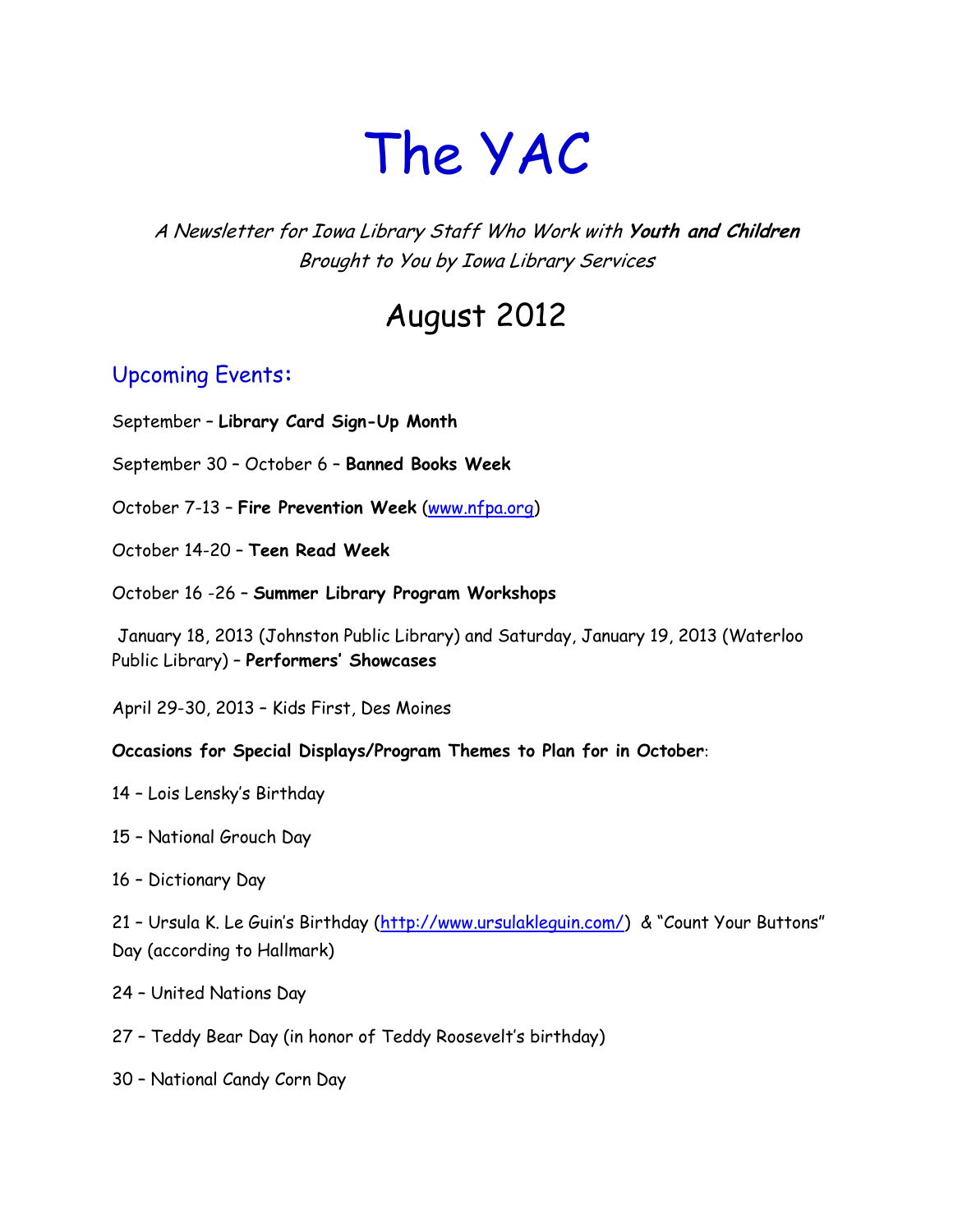

Recycled crafts : [http://www.thecraftycrow.net/2010/10/13-recycled-halloween](http://www.thecraftycrow.net/2010/10/13-recycled-halloween-crafts.html)[crafts.html](http://www.thecraftycrow.net/2010/10/13-recycled-halloween-crafts.html)

Fancy pipe cleaner spiders: [http://www.sheknows.com/holidays-and](http://www.sheknows.com/holidays-and-seasons/articles/811320/halloween-craft-ideas-for-kids)[seasons/articles/811320/halloween-craft-ideas-for-kids](http://www.sheknows.com/holidays-and-seasons/articles/811320/halloween-craft-ideas-for-kids)

Día de los Muertos coloring pages (calaveras/skulls): [http://www.coloringcastle.com/diadelosmuertos\\_coloring\\_pages.html](http://www.coloringcastle.com/diadelosmuertos_coloring_pages.html)

More Day of the Dead crafts: [http://www.azcentral.com/ent/dead/articles/dead](http://www.azcentral.com/ent/dead/articles/dead-crafts.html)[crafts.html](http://www.azcentral.com/ent/dead/articles/dead-crafts.html)

More Halloween coloring pages (including some scary mandalas): [http://www.woojr.com/halloween/.](http://www.woojr.com/halloween/) Scroll down for some printable masks (I think that printable masks and pumpkin carving patterns make quick and easy decorations!) and other Halloween ideas.

Organize teens to do a Poe-etry reading. Pick a few poems by Edgar Allan Poe [see [http://www.poetryloverspage.com/poets/poe/poe\\_ind.html\]](http://www.poetryloverspage.com/poets/poe/poe_ind.html) to read aloud (the more dramatic, the better!).

Organize a "reverse trick-or-treat" event to collect food for a local food pantry or hats and mittens for a charity that distributes them to those in need.

You will find a preschool storytime program "kit" for Halloween on the Iowa Library Services website at [http://www.statelibraryofiowa.org/ld/t-z/youthservices/early-child](http://www.statelibraryofiowa.org/ld/t-z/youthservices/early-child-lit/earlyliteracyinlibraries/earlyliteracy)[lit/earlyliteracyinlibraries/earlyliteracy](http://www.statelibraryofiowa.org/ld/t-z/youthservices/early-child-lit/earlyliteracyinlibraries/earlyliteracy). This "kit" includes rhymes, flannel board artwork, take-home sheets and coloring pages.

# Featured Die Cut Shapes for Fall and Back-to-School:

The following shapes are available through your District Office for bulletin boards, name tags, etc.:

- Apples 4" and 1" sizes
- Crayons 5"
- Bookmarks: Pencil, ghost, award (like a blue ribbon from the Fair)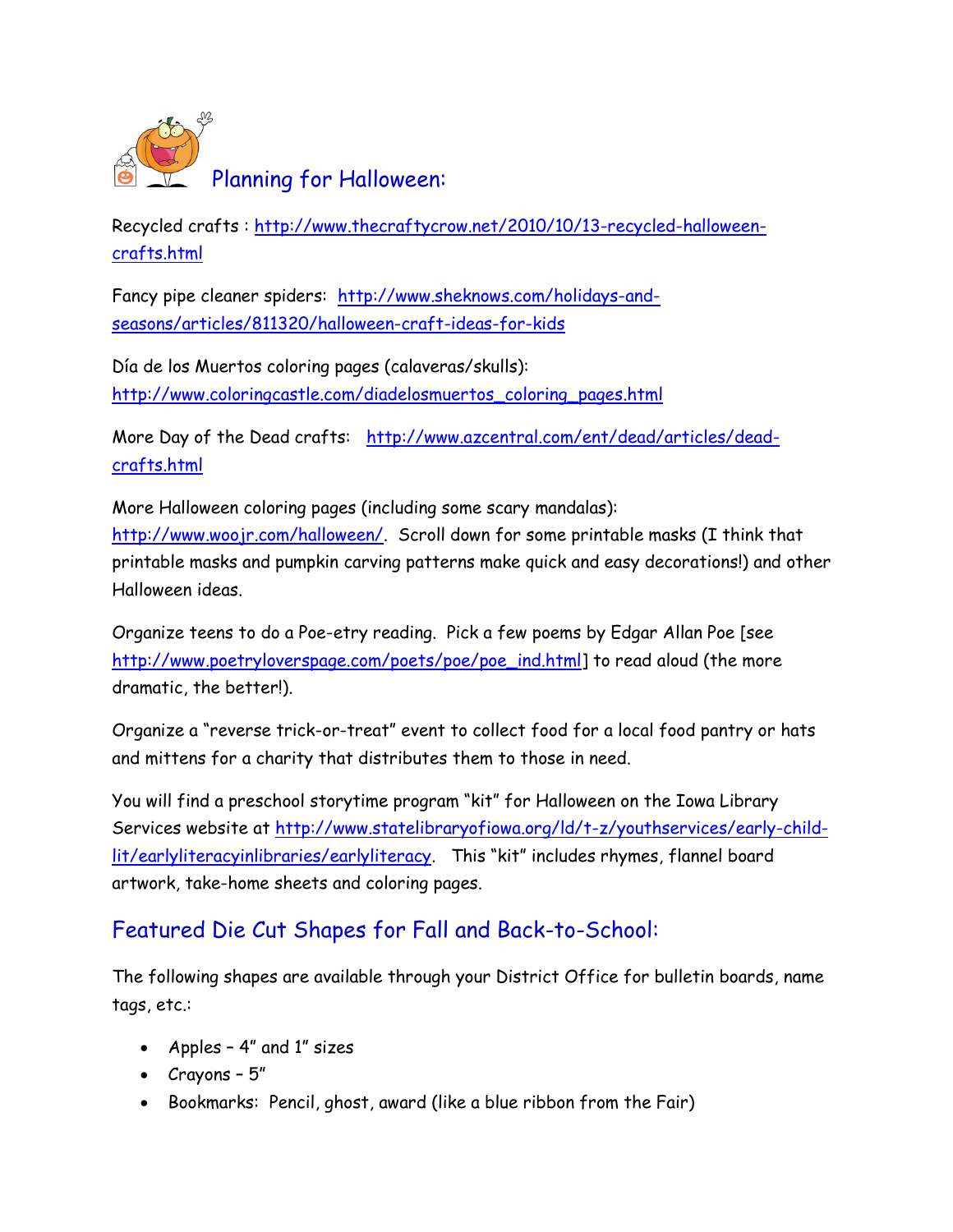- Autumn leaves: birch, maple and oak
- Backpack 5"
- **Bat**
- School bus
- School house
- Pilgrim man and woman
- **Witch**
- Turkey

Contact your District Office and we will arrange to cut what you need.

#### Iowa Libraries Dreaming Big:

 Marion Public Library had a very successful Star Wars Party in June. As kids arrived they went through "Jedi Trials" to become a Jedi Knight. To succeed, they had to use a lightsaber (pool noodle) to keep a balloon afloat; jump across "lava;" use chopsticks to pick up small objects; complete a Star Wars word-search; and make a craft. As a reward, they were served yummy snacks like Wookie Cookies, Chewy Bars, and Jedi Juice. Finally, they had a chance to destroy the Death Star (a homemade piñata).



Here is a link to the complete facebook album: [http://www.facebook.com/media/set/?set=a.10151856023115858.870295.253002540857](http://www.facebook.com/media/set/?set=a.10151856023115858.870295.253002540857&type=3) [&type=3](http://www.facebook.com/media/set/?set=a.10151856023115858.870295.253002540857&type=3)

~from Olivia Stoner, MLS, Children's Services Coordinator, Marion Public Library

# Odds & Ends

**65 Favorite Read-Aloud Books for Boys** – compiled by the mother of quadruplets - [http://www.4tunate.net/2012/05/65-favorite-read-aloud-books-for-boys-readers](http://www.4tunate.net/2012/05/65-favorite-read-aloud-books-for-boys-readers-choice/)[choice/.](http://www.4tunate.net/2012/05/65-favorite-read-aloud-books-for-boys-readers-choice/)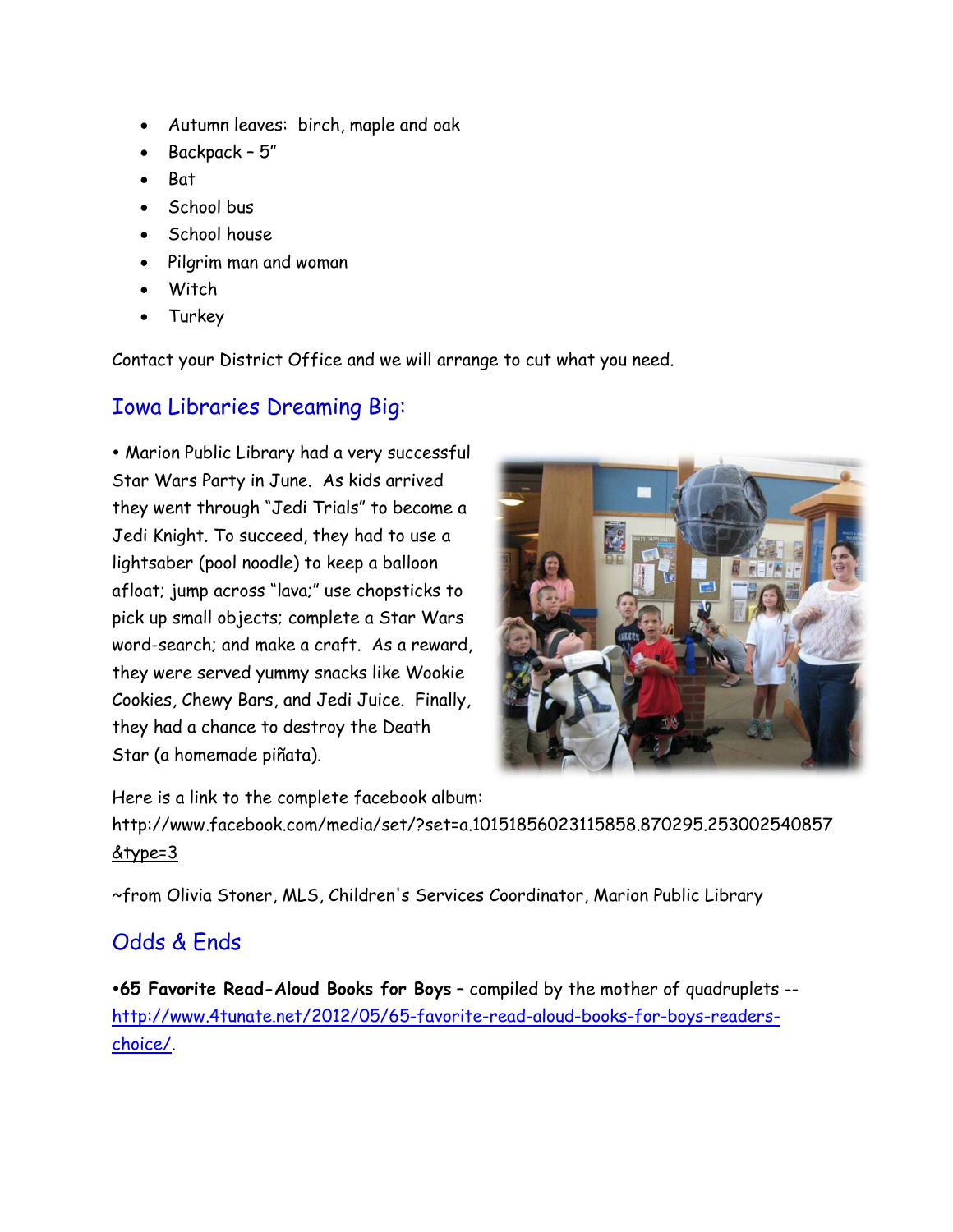James Patterson's **READKIDDOREAD website** at<http://www.readkiddoread.com/home/> offers book suggestions and tips for parents.  $\sim$  Thanks to Becky Heil at the Southeast District Office for this tip.

•Celebrate "Talk Like a Pirate" Day on September 19<sup>th</sup> with some high seas tales like How I Became a Pirate by Melinda Long, Shiver Me Letters by June Sobel, or Do Pirates Take Baths? by Nadine Bernard Westcott. Learn to draw a cartoon pirate at <http://www.how-to-draw-funny-cartoons.com/cartoon-pirates.html> or make newspaper pirate hats at [http://www.busybeekidscrafts.com/Newspaper-Pirate-Hat.html.](http://www.busybeekidscrafts.com/Newspaper-Pirate-Hat.html) Your District Offices have die cut pirates, treasure chests, sailing ships, and skull & crossbones.

The **Sioux Center Public Library** is inviting all area Children's Librarians to come for a

morning of sharing on Tuesday, **August 21** at 10 am at the Sioux Center Public Library. This will be a time when Children's Librarians can meet and share successes from the summer, ideas for the fall, and more! Send RSVP's or topic ideas to Judy Dirkse at [jdirkse@siouxcenter.lib.ia.us.](mailto:jdirkse@siouxcenter.lib.ia.us) (CE credits may be requested through Iowa Library Services.) Contact Becky Bilby, Director, Sioux Center Public Library at 712-722-2138 with questions.



The Young Adult Library Services Association (YALSA) is initiating a new **Badges for Lifelong Learning** project. A core function of YALSA is to provide continuing education to librarians and library workers serving teens. Badges for Learning will increase YALSA's capacity to deliver professional development and extend its reach so that more librarians and library workers have not only the skills and knowledge they need but gain recognition for the new competencies, capacities and skills they are developing in a nontraditional setting.

To learn more about YALSA's Badges for Lifelong Learning, you can listen to a short (5 minutes) interview conducted by Linda Braun (former YALSA president and coordinator of the project) with Jack Martin, current YALSA president, at:

<http://yalsa.ala.org/blog/2012/07/03/badges-meets-connect-create-collaborate/>

In addition to the interview, there is also a link to a short survey at this webpage, and links to learn more about YALSA's Badge project and about badges in education.

~Merri M. Monks, Iowa Library Services/State Library, Youth Services Consultant